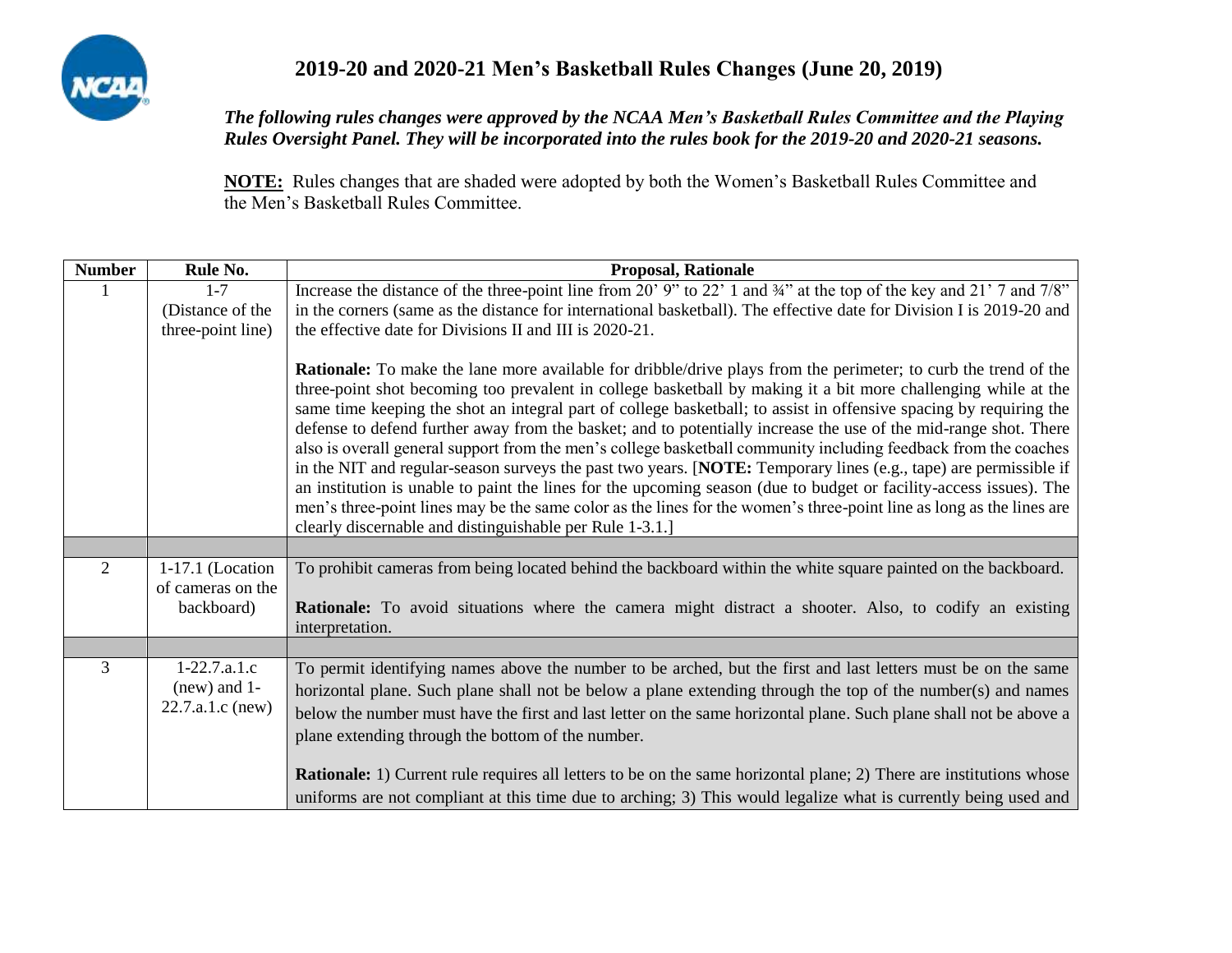$\overline{\phantom{a}}$ 

| <b>Number</b>  | Rule No.           | <b>Proposal, Rationale</b>                                                                                            |
|----------------|--------------------|-----------------------------------------------------------------------------------------------------------------------|
|                |                    | permit institutions more freedom to design uniforms: and 4) All letters would still need to be at least one inch from |
|                |                    | the number(s), which protects the integrity of the number.                                                            |
|                |                    |                                                                                                                       |
| $\overline{4}$ | $1-23.2$           | To require that leg tights must be two legged and of equal length.                                                    |
|                | (Leg tights or     |                                                                                                                       |
|                | undergarments)     | Rationale: To ensure a uniform look for all undergarments.                                                            |
|                |                    |                                                                                                                       |
| 5              | $1-26.6$           | Prohibit the wearing of a microphone or any equipment which enables voice transmission from a player to an off-       |
|                | (Players'          | court receiver.                                                                                                       |
|                | Equipment $-$      |                                                                                                                       |
|                | players wearing    |                                                                                                                       |
|                | microphone)        | <b>Rationale:</b> To deter potential negative publicity and protect the privacy of the court.                         |
| 6              | $2 - 1.2$          | To change the officiating shirt to include a raglan style shoulder.                                                   |
|                | (Official's Shirt) |                                                                                                                       |
|                |                    | Rationale: Modernizing the officiating shirt.                                                                         |
|                |                    |                                                                                                                       |
| $\tau$         | $2 - 11.6$         | Reset the shot-clock to 20 seconds after an offensive team rebound that does not go into the backcourt before team    |
|                | (Shot clock reset  | control is gained by the offensive team.                                                                              |
|                | after offensive    |                                                                                                                       |
|                | rebound)           | <b>Rationale:</b> To continue to enhance the pace of play since a full 30-second shot clock is not needed when the    |
|                |                    | offensive team is already in the front court after securing an offensive rebound. [Note: Depending on the age of      |
|                |                    | the existing equipment, an institution may need to update their equipment at a cost of \$50 to \$500. If existing     |
|                |                    | equipment is more than 20-30 years old, a new console might be needed at an estimated cost of \$1,000.]               |
| 8              | $5-14.1$           | Permit a head coach to request and be granted a timeout when a player of that team has control of the ball in the     |
|                | (Timeouts)         | last two minutes of the second period or the last two minutes of any overtime period.                                 |
|                |                    |                                                                                                                       |
|                |                    | <b>Rationale:</b> To allow a head coach to request and be granted a timeout during specific times of the game.        |
|                |                    |                                                                                                                       |
| 9              | 5-14.10.e          | Add "When there is a monitor review at 30 seconds or less before a media mark (other than for determining if a        |
|                | (Timeouts)         | basket was a two- or three-point try), it becomes a media timeout."                                                   |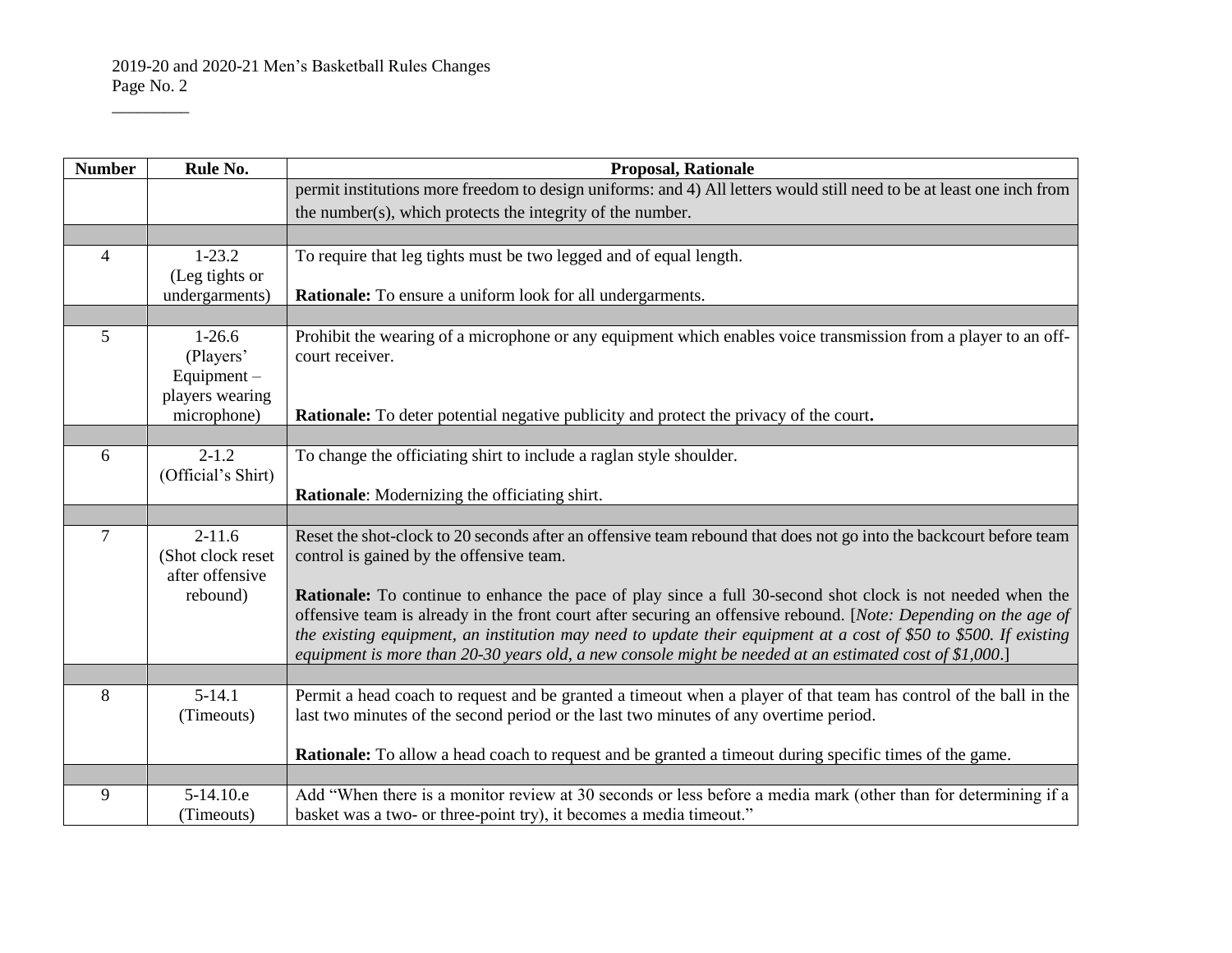2019-20 and 2020-21 Men's Basketball Rules Changes Page No. 3

 $\overline{\phantom{a}}$ 

| <b>Number</b> | Rule No.                                                                              | <b>Proposal, Rationale</b>                                                                                                                                                                                                                                                                    |
|---------------|---------------------------------------------------------------------------------------|-----------------------------------------------------------------------------------------------------------------------------------------------------------------------------------------------------------------------------------------------------------------------------------------------|
|               |                                                                                       | <b>Rationale:</b> To enhance the flow of the game by reducing the number of game stoppages.                                                                                                                                                                                                   |
|               |                                                                                       |                                                                                                                                                                                                                                                                                               |
| 10            | $7-4.6a$<br>(Throw-in)                                                                | To change the provisions of 7-4.6.a to be effective only until the throw-in ends. Also, to include technical fouls in<br>the rule.                                                                                                                                                            |
|               |                                                                                       | <b>Rationale:</b> To make this rule consistent with other throw-in situations.                                                                                                                                                                                                                |
|               |                                                                                       |                                                                                                                                                                                                                                                                                               |
| 11            | $7-4.8$<br>(Throw-in)                                                                 | To change the throw-in spot for single contact dead ball technical or single flagrant 2 technical from the division<br>line to the closest of four spots per Rule 7-3.2.                                                                                                                      |
|               |                                                                                       | <b>Rationale:</b> To reduce the number of throw-in spots and to be consistent with Rule 7-3.2.                                                                                                                                                                                                |
|               |                                                                                       |                                                                                                                                                                                                                                                                                               |
| 12            | $10-2.8.a$                                                                            | Add monitor reviews to the list of exceptions where bands or artificial noisemakers are permissible.                                                                                                                                                                                          |
|               | (Noisemaker)                                                                          | <b>Rationale:</b> To enhance fan experience at times that do not interfere with play.                                                                                                                                                                                                         |
|               |                                                                                       |                                                                                                                                                                                                                                                                                               |
| 13            | 10-3.1 and .2<br>$(new), 10-4.1$ and<br>$.2$ (new) and<br>Appendix III<br>(Derogatory | Add to the Class A technical foul category a player, substitute or bench personnel using derogatory remarks or<br>personal comments relating to race, ethnicity, national origin, religion, gender, gender expression, gender identity,<br>sexual orientation, or disability during the game. |
|               | remarks)                                                                              | <b>Rationale:</b> To codify, raise awareness and penalize these actions appropriately.                                                                                                                                                                                                        |
|               |                                                                                       |                                                                                                                                                                                                                                                                                               |
| 14            | $10-4.1$                                                                              | To penalize flopping/faking being fouled by players with a Class B technical (after one team warning).                                                                                                                                                                                        |
|               | (Flopping)                                                                            | <b>Rationale:</b> To eliminate players attempting to deceive the officials by faking being fouled and to penalize                                                                                                                                                                             |
|               |                                                                                       | infractions after one team warning.                                                                                                                                                                                                                                                           |
|               |                                                                                       |                                                                                                                                                                                                                                                                                               |
| 15            | $11$ (new)<br>(Collaborative<br>Replay)                                               | To permit a conference to conduct collaborative instant replay review process at an offsite location during<br>conference play.                                                                                                                                                               |
|               |                                                                                       | <b>Rationale:</b> To enhance the accuracy of and facilitate the instant replay review process.                                                                                                                                                                                                |